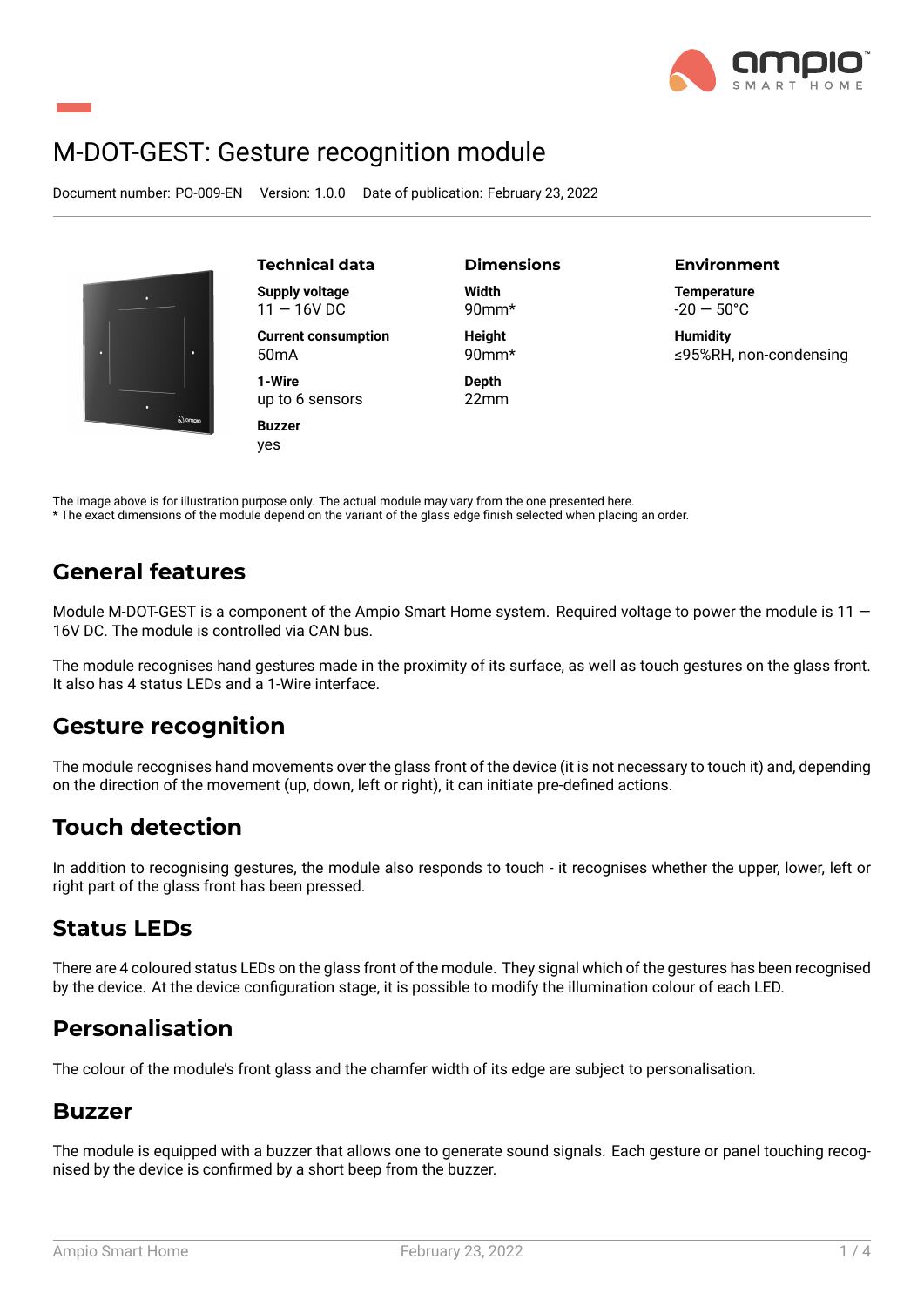### **Temperature sensors**

The module is equipped with a 1-Wire interface connector that allows to connect up to 6 digital Dallas DS18B20 temperature sensors. The temperature measurement result is available for all devices operating within the building automation bus. It may turn out to be particularly useful for purposes related to temperature regulation, or to present the measurement result on touch panels and in a mobile application.

The total length of the 1-Wire bus cable to which the temperature sensors are connected cannot exceed 15m.

## **Typical application**

- Control of blinds and curtain rails;
- turning on lighting or any other devices connected to the building automation system;
- informing about the state of lighting or other devices;
- generating sound notifications informing about events observed by the system;
- room temperature measurement.

#### **Installation**

The panel can be mounted on a surface or it can be flush with the wall surface. Depending on the expected effect, a flush mounting plate or surface mounting frame is used. The frames are available in two variants - for panels with glass with and without chamfered edges.

Both in the case of flush and surface mounting, a standard junction box must be located behind the panel, inside which there will be connectors for the CAN bus and the 1-Wire interface. In the case of flush mounting, the box must be embedded in the wall at a greater than standard depth.

A detailed description of the installation of panels in both variants is available in the appropriate installer guides published on the Ampio knowledge base website.

### **Device status LEDs**

On the [back of the device, ther](https://help.ampio.com)e is one red LED indicating the communication status within the CAN bus:

- one regular flash every 1 sec. CAN bus communication is working properly,
- two regular flashes every 1 sec. the module is not receiving information from other Smart Home modules,
- three regular flashes every 1 sec. the module cannot send information to the CAN bus;

After the device is embedded in the mounting plate or frame, the LED is hidden.

### **Programming**

The module is programmed with a special programmer, available for authorised technicians, and the Ampio Smart Home CAN configurator software. It allows you to modify the parameters of the module and define its behaviour in response to signals directly available to the module as well as general information coming from all devices present in the home automation bus.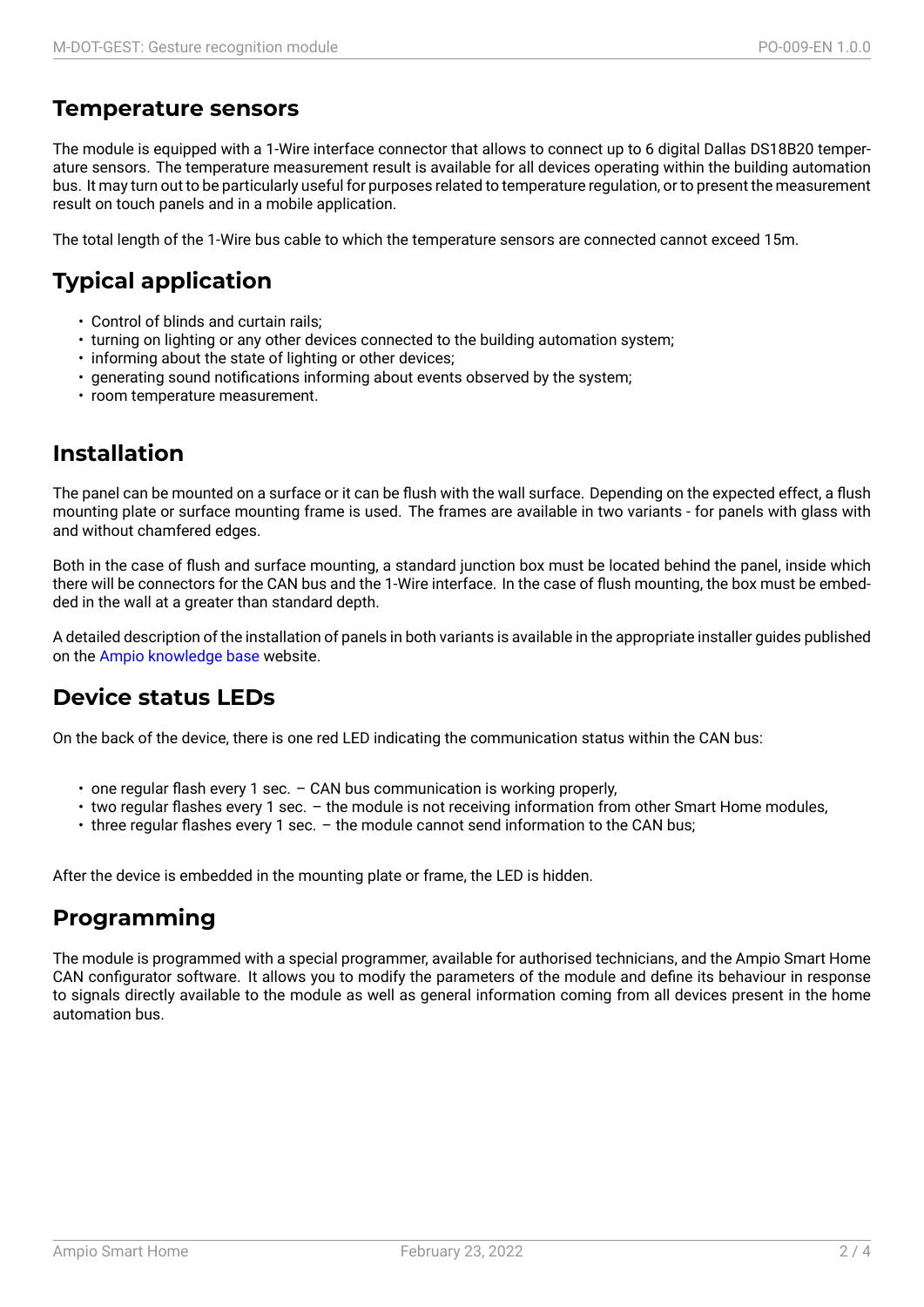### **Module dimensions**

Dimensions expressed in millimeters.

The panel consist of a glass front and a body with connectors and mechanical interfaces meant for mounting with the use of mounting plates or surface frames. The body is mounted in the center of the rear surface of the glass front with a margin of error appropriate for the production process.

The exact dimensions of the module front depend on the variant of the glass edge finish selected when placing an order.

In the dimensions diagram, the dashed line marks the area where the connectors of the device and its other elements protruding from the body are located. The outline of this area corresponds to the central opening in mounting plates and frames for panels. In the actual module, the CAN bus and 1-Wire interface connectors may be located in a different place than in the figure below, but within the marked area.